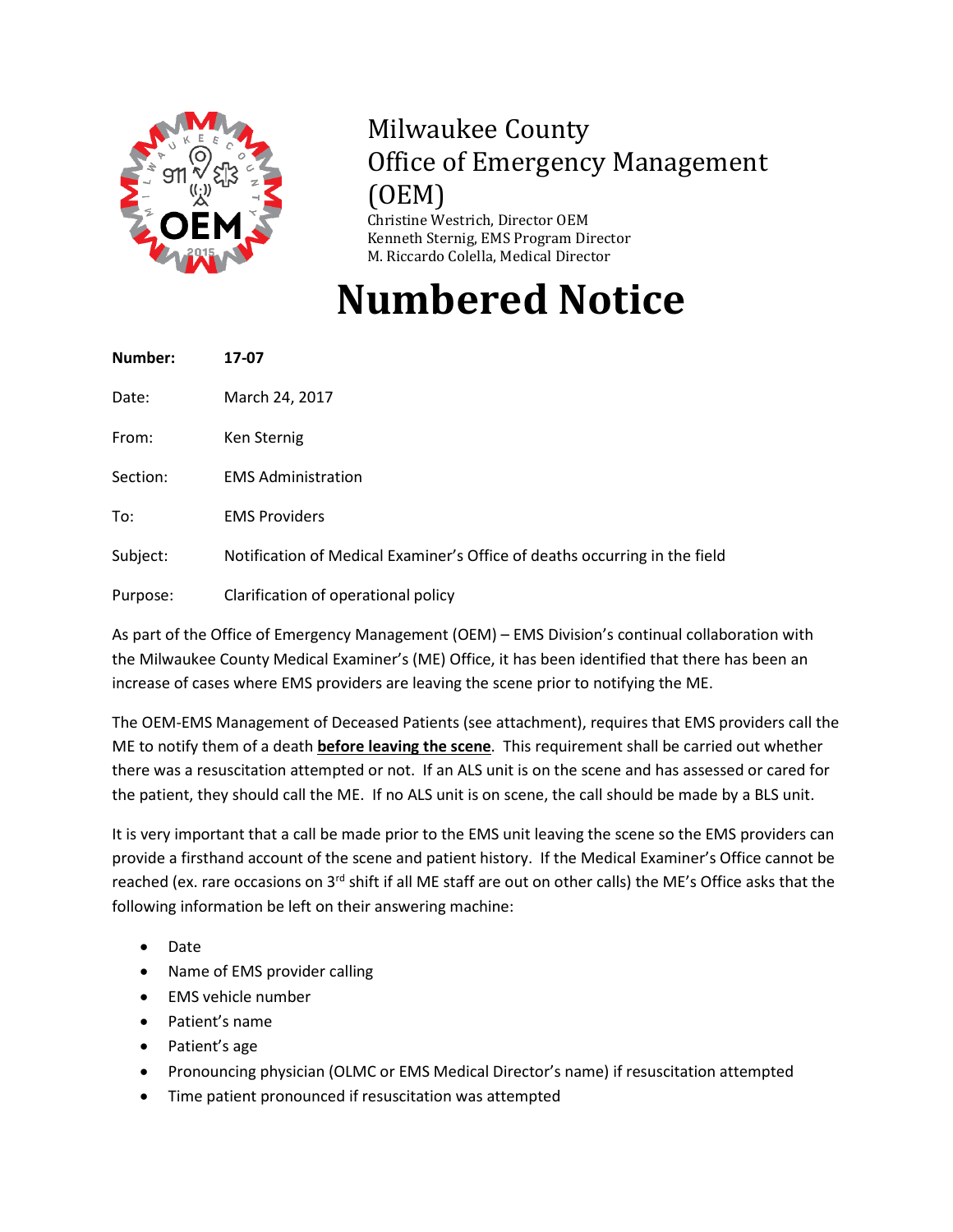Milwaukee County Office of Emergency Management-EMS Division (OEM-EMS)



**Universal Care: MANAGEMENT OF DECEASED PATIENTS Operational Policy**

**POLICY:** Deceased patients will be managed in a professional and respectful manner, to meet the needs of the community, under the guidelines developed in conjunction with the Milwaukee County Medical Examiner's Office.

## **DEFINITIONS:**

Resuscitation attempt: Initiation of basic or advanced life support procedures in an attempt to reverse cardiac arrest of medical or traumatic origin. These procedures include, but are not limited to, CPR, placement of an advanced airway, cardiac monitoring/defibrillation.

Suspicious death: Patient's death is considered to be from other than natural causes, including suspected sudden infant death syndrome (SIDS), crimes, suicide, and accidental death.

Non-suspicious death: Patient's death is apparently due to natural causes.

Potential crime scene: A location where any part of a criminal act occurred, where evidence relating to a crime may be found, or suspicions of a criminal act may have occurred.

## **PROCEDURE:**

Resuscitation will be initiated on all patients in cardiac arrest, unless one of the following conditions is met:

- Decapitation
- Rigor mortis
- Tissue decomposition
- Dependent lividity
- Valid State of Wisconsin Do-Not-Resuscitate order or Physician Orders for Life-Sustaining Treatment
- Fire victim with full-thickness burns to 90% or greater body surface area

A patient may be pronounced en route to a hospital if condition warrants. In such case, the destination should be changed to the Medical Examiner's Office.

EMS unit should notify the Medical Examiner prior to redirecting transport.

The EMS unit (ALS or BLS) responsible for assessing (no resuscitation attempted) or treating (resuscitation attempted) shall call the Medical Examiner's Office to provide a firsthand account of the scene and patient history *before leaving the scene.*

If the Medical Examiner's Office cannot be reached, the ME has requested that at a minimum the following information should be left on the ME phone message:

- Date
- Name of EMS provider calling
- EMS vehicle number
- Patient's name
- Patient's age
- Pronouncing physician name (OLMC or EMS Medical Director's name) if resuscitation was attempted
- Time patient was pronounced if resuscitation was attempted

Approved: M. Riccardo Colella, DO, MPH, FACEP Approved: Program Director Sternig, RN